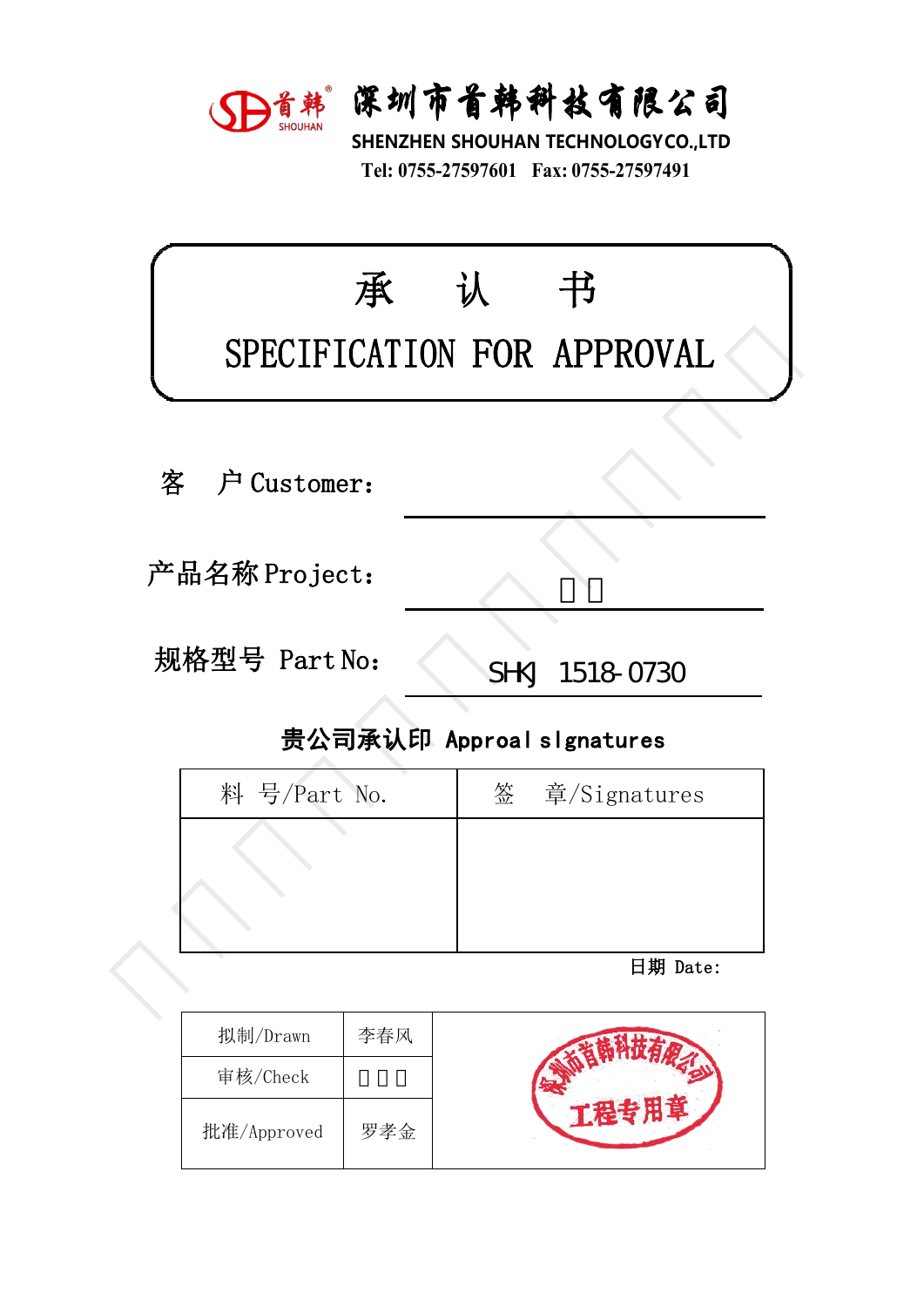## 承 認 書<br>SPECIFICATION FOR APPROVAL

| 客户名稱<br><b>CUSTOMER</b>                                       |                                                   |                                                                |                                                                                                                                                                                                                                                    |                                                                                                                                                                                                                                              | 日 期<br><b>DATE</b>    | 2018.06.09                |  |  |
|---------------------------------------------------------------|---------------------------------------------------|----------------------------------------------------------------|----------------------------------------------------------------------------------------------------------------------------------------------------------------------------------------------------------------------------------------------------|----------------------------------------------------------------------------------------------------------------------------------------------------------------------------------------------------------------------------------------------|-----------------------|---------------------------|--|--|
|                                                               | 規 格<br><b>ITEM</b>                                | <b>SHKJ</b>                                                    | 2020-0830B                                                                                                                                                                                                                                         | 編                                                                                                                                                                                                                                            | 號<br>SERIAL NO.       |                           |  |  |
|                                                               | 形狀尺寸(單位/毫米):<br>1.<br>SHAPE & DIMENSION(unit/mm): |                                                                |                                                                                                                                                                                                                                                    |                                                                                                                                                                                                                                              | $\bf{A}$              | $15.5 \pm 1.0 \text{ mm}$ |  |  |
|                                                               |                                                   |                                                                |                                                                                                                                                                                                                                                    |                                                                                                                                                                                                                                              | B                     | $14 \pm 1.0 \text{ mm}$   |  |  |
|                                                               | Ε<br>$\Phi C$ (Core ID)<br>D<br>Α                 |                                                                |                                                                                                                                                                                                                                                    |                                                                                                                                                                                                                                              | $\mathcal{C}$         | $7 \pm 0.8$ mm            |  |  |
|                                                               |                                                   |                                                                |                                                                                                                                                                                                                                                    |                                                                                                                                                                                                                                              | D                     | $18 \pm 1.0$ mm           |  |  |
|                                                               |                                                   |                                                                |                                                                                                                                                                                                                                                    |                                                                                                                                                                                                                                              | E                     | $22 \pm 1.0$ mm           |  |  |
|                                                               |                                                   |                                                                |                                                                                                                                                                                                                                                    |                                                                                                                                                                                                                                              | $\mathbf F$           |                           |  |  |
|                                                               |                                                   | B                                                              |                                                                                                                                                                                                                                                    |                                                                                                                                                                                                                                              | G                     |                           |  |  |
|                                                               |                                                   |                                                                |                                                                                                                                                                                                                                                    |                                                                                                                                                                                                                                              | H                     |                           |  |  |
| 2.<br>$\Box$ L<br>$\Box Q$<br>ZZ                              | 電氣性能檢測項目:<br>$Z1 = 35 \Omega$ MIN<br>$Z3=$        | ELECTRICAL REQUIREMENTS:<br>KHZ<br><b>25 MHZ</b><br>KHZ<br>MHZ | <b>KHZ</b><br><b>TEST</b><br>MHZ<br>FREQ<br>KHZ<br><b>TEST</b><br>MHZ<br>FREQ<br>KHZ<br>$Z2=60\Omega$ MIN<br>100 MHZ<br>$\ensuremath{\mathrm{KHZ}}$<br>$Z4=$<br>MHZ                                                                                | 測試儀器<br>TEST INSTRUMENTS<br>1. Q-METER:<br>$OMQ-172$<br>○HP 4342A<br>2. L.C.R. METER:<br><b>OHP 4284A</b><br>3. IMPEDANCE ANALYZER:<br>○HP 4192A ØHP 4191A<br>OHP4192B<br>4. L-METER:<br>OTH 2775B<br>5. DIGITAL MINI-OHM METER:<br>OVP2941A |                       |                           |  |  |
|                                                               | 温度<br><b>TEMP</b><br>綫組<br>WINDING                | C<br>$\Phi$ 0.5x0.5TSx100L(mm)                                 | 濕 度<br>$\%$<br><b>HUMIDITY</b>                                                                                                                                                                                                                     |                                                                                                                                                                                                                                              |                       |                           |  |  |
|                                                               | 外觀:<br>3.                                         | THE LIMIT OF BREAKAGE:                                         |                                                                                                                                                                                                                                                    |                                                                                                                                                                                                                                              |                       |                           |  |  |
|                                                               | 項目                                                |                                                                |                                                                                                                                                                                                                                                    |                                                                                                                                                                                                                                              | 標準值<br>Standard Value |                           |  |  |
| Item<br>一處缺陷的面積                                               |                                                   |                                                                |                                                                                                                                                                                                                                                    | $\leq 1$ mm                                                                                                                                                                                                                                  |                       |                           |  |  |
| Area of a breakage<br>總缺陷面積                                   |                                                   |                                                                |                                                                                                                                                                                                                                                    | $\leq 2$ mm <sup>2</sup>                                                                                                                                                                                                                     |                       |                           |  |  |
| All area of the breakage<br>缺陷深度<br>The depth of the breakage |                                                   |                                                                |                                                                                                                                                                                                                                                    | ≤0.4mm                                                                                                                                                                                                                                       |                       |                           |  |  |
|                                                               | 毛刺長度<br>The length of burr                        |                                                                |                                                                                                                                                                                                                                                    |                                                                                                                                                                                                                                              | $\leq 0.2$ mm         |                           |  |  |
|                                                               | 包 装:<br>PACKAGING:<br>4.                          |                                                                | 内包裝采用泡塑盒,外包裝采用紙箱,每箱産品外面都蓋上合格章(包括品名、數量、批號、檢驗員)。<br>Inner packing adopts foam plastics box, outer packing adopts carton and each carton should have a qualified<br>chapter label outside(include the variety, quantity, batch number and inspector). |                                                                                                                                                                                                                                              |                       |                           |  |  |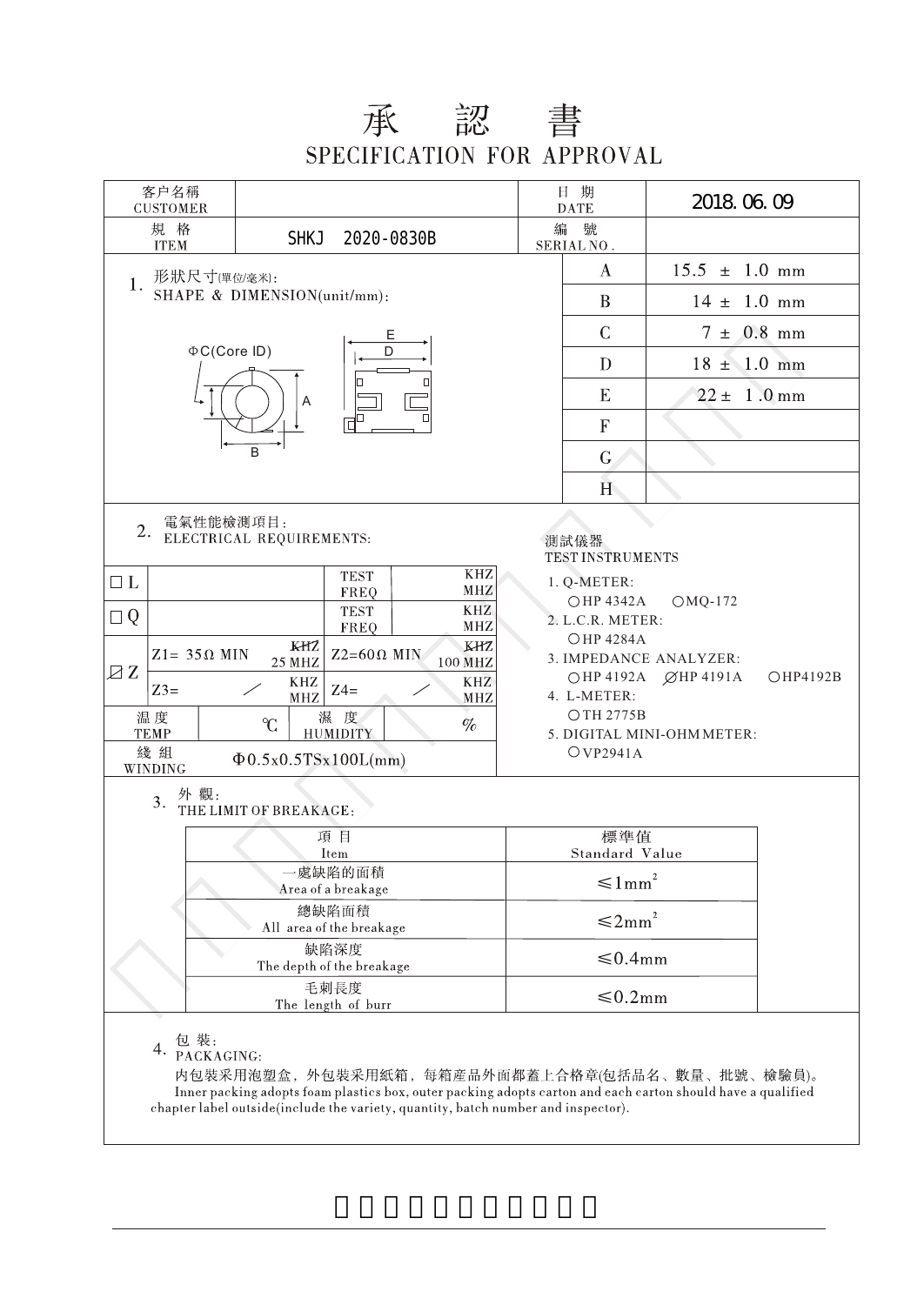## 檢驗數據 **INSPECTION DATA**  $\overline{a}$

|                                             | 客户名稱<br><b>CUSTOMER</b> |                                                       |                                                                 |                                          |                    | 日 期<br><b>DATE</b>               | 2018.06.09  |                | 數 量<br>QUANTITY |             | 10PCS       |                           |  |
|---------------------------------------------|-------------------------|-------------------------------------------------------|-----------------------------------------------------------------|------------------------------------------|--------------------|----------------------------------|-------------|----------------|-----------------|-------------|-------------|---------------------------|--|
| 編                                           | 號<br>SERIAL NO.         |                                                       |                                                                 |                                          |                    | 形狀尺寸(單位/毫米):                     |             |                |                 |             |             |                           |  |
|                                             | 規 格<br><b>ITEM</b>      | <b>SHKJ</b><br>2020-0830B                             |                                                                 | SHAPE & DIMENSION(unit/mm):              |                    |                                  |             |                |                 |             |             |                           |  |
| 綫 組<br>$\Phi$ 0.5x0.5TSx100L(mm)<br>WINDING |                         |                                                       |                                                                 |                                          | <b>⊕C(Core ID)</b> |                                  |             | D              |                 |             |             |                           |  |
| 測試頻率<br><b>TEST FREQ</b>                    |                         | KHZ<br>KHZ<br>$Z1=$<br>$Z2=$<br>$100\,$ MHZ<br>25 MHZ |                                                                 |                                          |                    | П                                |             |                |                 |             |             |                           |  |
|                                             |                         | $\rm KHZ$<br>KHZ<br>$Z3=$<br>$Z4=$                    |                                                                 |                                          | A<br>О             |                                  |             |                |                 |             |             |                           |  |
| 温度                                          |                         |                                                       | $\operatorname{MHz}$<br>$\operatorname{MHZ}$<br>濕度<br>C<br>$\%$ |                                          |                    | B                                |             |                |                 |             |             |                           |  |
|                                             | <b>TEMP</b>             | <b>HUMIDITY</b><br>電氣性能                               |                                                                 |                                          |                    | 尺 寸(單位:毫米)<br>DIMENSION(unit:mm) |             |                |                 |             |             |                           |  |
| 項目<br><b>TEST</b>                           | Q                       | $L(\mu H)$                                            | $Z1(\Omega)$                                                    | ELECTRIC CHARACTERISTICS<br>$Z2(\Omega)$ | $Z3(\Omega)$       | $Z_4(\Omega)$                    | $\bf{A}$    | B              | $\mathsf C$     | D           | E           | $\boldsymbol{\mathrm{F}}$ |  |
| <b>ITEM</b>                                 |                         | (MH)                                                  | 35                                                              | 60                                       |                    |                                  | 15.5        | 14.0           | 7.0             | 18.0        | 22          |                           |  |
| $\pm$                                       |                         |                                                       | $\sqrt{2}$                                                      | $\overline{1}$                           |                    |                                  | 1.0         | 1.0            | 0.8             | 1.0         | 1.0         |                           |  |
|                                             |                         |                                                       | $\boldsymbol{0}$                                                | $\boldsymbol{0}$                         |                    |                                  | 1.0         | 1.0            | 0.8             | 1.0         | 1.0         |                           |  |
| $\mathbf{1}$                                |                         |                                                       | 47.6                                                            | 111.2                                    |                    |                                  | 14.90       | 13.50          | 7.10            | 17.80       | 21.90       |                           |  |
| $\overline{2}$                              |                         |                                                       |                                                                 |                                          |                    |                                  |             |                |                 |             |             |                           |  |
| 3                                           |                         |                                                       | 47.2                                                            | 111.6                                    |                    |                                  | 14.80       | 13.60          | 7.20            | 17.70       | 21.50       |                           |  |
|                                             |                         |                                                       | 49.4                                                            | 111.8                                    |                    |                                  | 14.80       | 14.20          | 6.90            | 17.90       | 21.60       |                           |  |
| 4                                           |                         |                                                       | 48.8                                                            | 111.2                                    |                    |                                  | 15.20       | 14.30          | 6.90            | 18.20       | 21.80       |                           |  |
| 5                                           |                         |                                                       | 50.0                                                            | 111.4                                    |                    |                                  | 15.50       | 14.50          | 7.02            | 18.40       | 22.20       |                           |  |
| 6                                           |                         |                                                       | 50.6                                                            | 111.2                                    |                    |                                  | 15.40       | 13.40          | 7.08            | 18.30       | 22.30       |                           |  |
| $\tau$                                      |                         |                                                       | 49.2                                                            | 112.0                                    |                    |                                  | 15.60       | 13.80          | 7.01            | 18.00       | 22.10       |                           |  |
| 8                                           |                         |                                                       | 49.4                                                            | 112.6                                    |                    |                                  | 15.80       | 13.90          | 7.20            | 17.90       | 22.40       |                           |  |
| 9                                           |                         |                                                       | 48.8                                                            | 112.4                                    |                    |                                  | 16.00       | 14.20          | 7.15            | 18.10       | 21.90       |                           |  |
| 10                                          |                         |                                                       | 50.8                                                            | 112.2                                    |                    |                                  | 15.90       | 14.10          | 7.17            | 18.20       | 21.80       |                           |  |
| $\overline{\text{X}}$                       |                         |                                                       | 49.18                                                           | 111.76                                   |                    |                                  | 15.36       | 13.95          | 7.07            | 18.05       | 21.95       |                           |  |
| Y/N                                         |                         |                                                       | $\mathbf Y$                                                     | $\mathbf Y$                              |                    |                                  | $\mathbf Y$ | $\mathbf Y$    | Y               | $\mathbf Y$ | $\mathbf Y$ |                           |  |
| 測試儀器:                                       |                         |                                                       |                                                                 |                                          | 檢                  | 驗                                |             | 復核             | 確               | 認           |             |                           |  |
| TEST INSTRUMENTS:                           |                         |                                                       |                                                                 |                                          |                    | <b>INSPECTED</b>                 |             | <b>CHECKED</b> |                 | APPROVED    |             |                           |  |
|                                             | HP 4191A                |                                                       |                                                                 |                                          | $\mathsf D$        |                                  |             |                |                 |             |             |                           |  |
|                                             |                         |                                                       |                                                                 |                                          |                    |                                  |             |                |                 |             |             |                           |  |